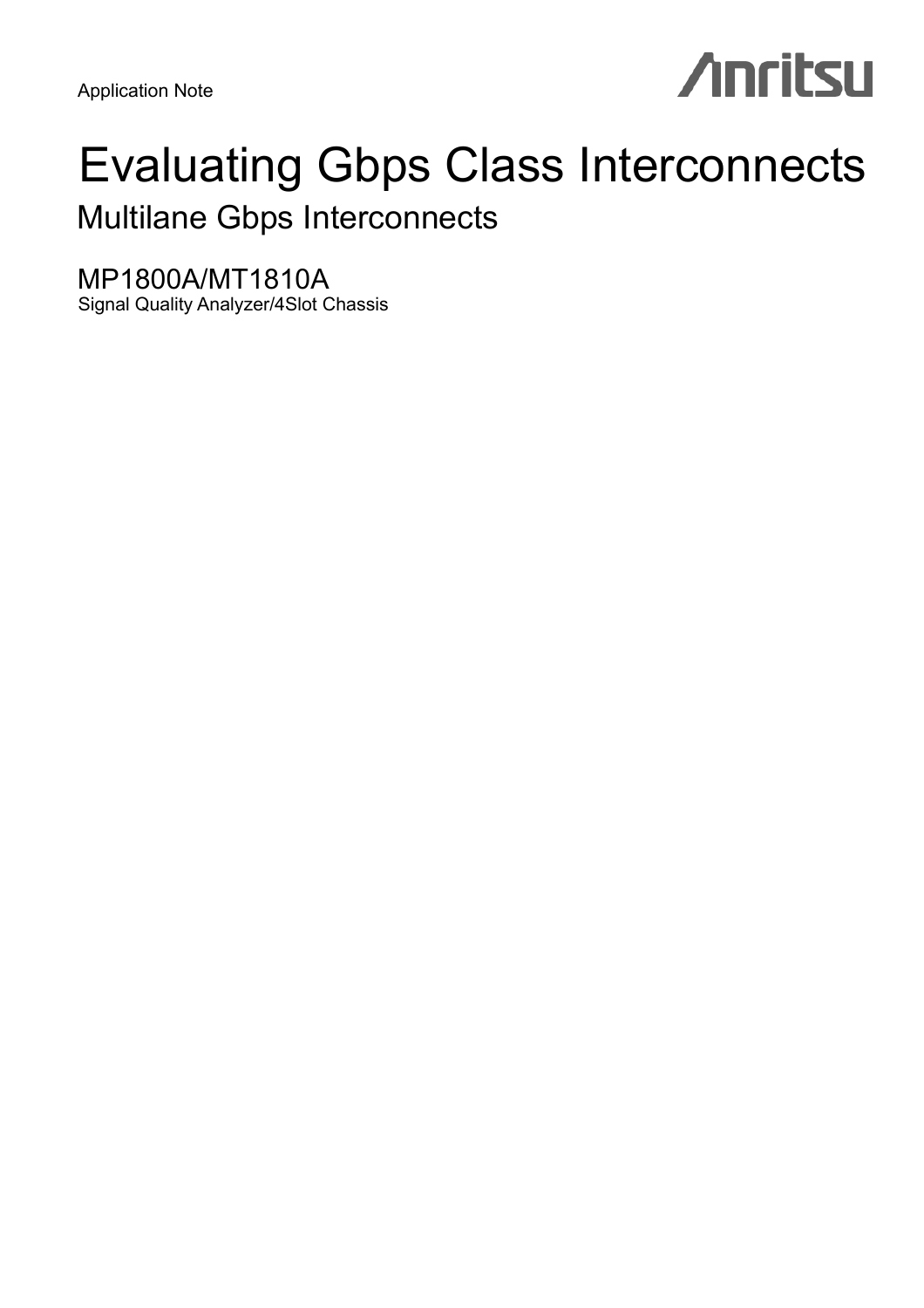# Evaluating Gbps Class Interconnects Multilane Gbps Interconnects

MP1800A/MT1810A

Signal Quality Analyzer/4Slot Chassis

**Fabricating high-density, multilane, Gbps-class interconnects is a hot topic.** Circuit Design and Circuit Design and Circuit Design and Circuit Design and Circuit Design and Circuit Design

The spread of rich-content Internet services that support high-resolution graphics, video, and audio applications is not only driving increasing network transmission capacities, it is also accelerating the development pace of high-speed processing equipment.

Even the household computing environment has experienced the increasing adoption of Gbps-class devices in networking equipment, such as routers, storage, and servers. Progress in Gbps-class interconnects has also caused a stir in other application fields, such as supercomputers that require massive computation power. However, achieving Gbps-class speeds in future equipment is not just a matter of using Gbps devices, it also requires quick adoption of technologies supporting high-speed processing for PC boards (PCBs), too. Consequently, various Gbps-class standards are being adopted to achieve high-density, high-speed PCBs (Figure 1).

| Comms Std   | <b>Bit Rate/Lane</b> |
|-------------|----------------------|
| PCI express | 2.5 Gbit/s (Gen 1)   |
|             | 5.0 Gbit/s (Gen 2)   |
|             | 8.0 Gbit/s (Gen 3)   |
| <b>SATA</b> | 1.5 Gbit/s (Gen 1)   |
|             | 3.0 Gbit/s (Gen 2)   |
| <b>SAS</b>  | 1.5 Gbit/s           |
|             | 3.0 Gbit/s           |
|             | 6.0 Gbit/s           |
| Infiniband  | 2.5 Gbit/s           |
| <b>HDMI</b> | 3.4 Gbit/s           |
| XAUI        | 3.125 Gbit/s         |

*Figure 1. Main Serial Communications Standards* 

Developing these types of Gbps interconnects usually follows the design steps in Figure 2 below.



*Figure 2. Development Stages*

Both the package design and design verification stages require a multichannel BERTS that supports pattern synchronous measurements. This allows the verification of logic and package designs – from the perspective of the effects of signal separation, wiring lengths, adjacent signal crosstalk, PCB frequency characteristics, etc. – on output waveform quality. Currently, there are increasing problems with reduced transmission quality that results from adjacent signal effects in multilane PCBs, as well as problems with establishing compatibility. In addition, high-density designs have experienced drift, due to differences in lane wiring lengths, as well as drift in paired differential signals. High-speed signal transmission, frequency and data-pattern dependencies cause worries about reduced waveform quality. As a result, it is no longer sufficient to perform evaluations by measuring BER, iitter and waveform quality of each lane independently. Today's high-speed, multilane, serial communications standards require total evaluation of multilanes using a multichannel BERTS to perform the following quantitative measurements**:** 

- • **Waveform quality degraded by crosstalk**
- • **Waveform quality degraded by synchronous switching**
- • **Drift due to wiring lengths (interlane skew)**
- • **Differential signal drift (differential skew)**
- • **Degraded signal remedy (emphasis effect verification)**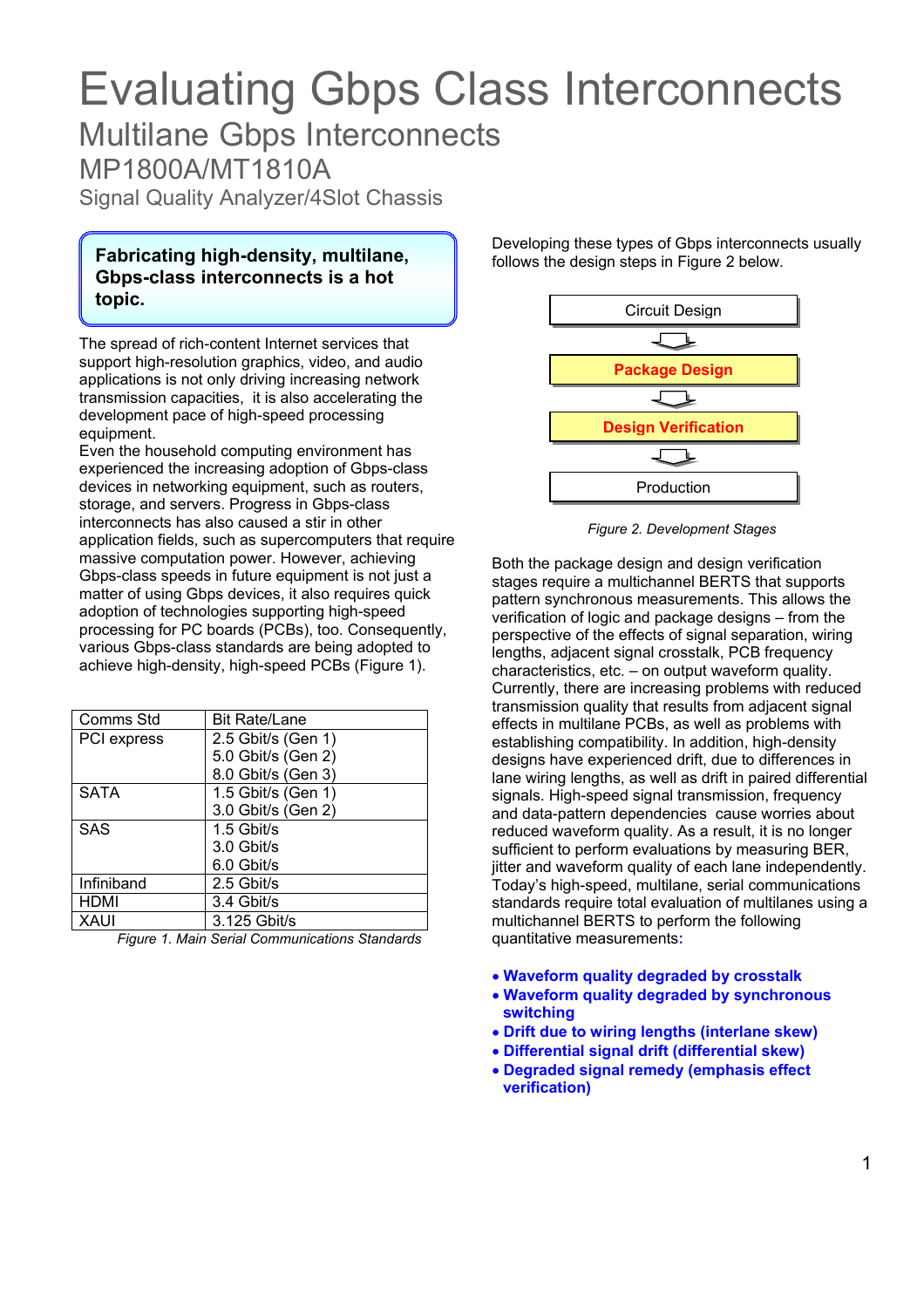# **Measurement Items and Methods for High-speed Serial Communications**

# **Waveform Quality Degraded by Crosstalk**

In Gbps-class interconnects, there is always concern about crosstalk that causes degraded waveform quality. Crosstalk pulses of several hundred ps are generated in adjacent lanes by lane signal switching. Since this is buried in the symbol width at low data rates it can be ignored. However, crosstalk pulses of several hundred ps cannot be ignored at Gbps data rates resulting in degraded waveform quality (S/N ratio).

# **Waveform Quality Degraded by Synchronous Switching**

The rapid evolution in CMOS process technologies from 90 nm to 32 nm has caused orders-of-magnitude increases in the number of transistors on single chips of the same size. As a result, the number of synchronously switching transistors has also increased significantly, resulting in On/Off current fluctuations at synchronous switching and inviting reduced power supply transient response times.

Figure 3 shows an example of synchronous switching using the pattern sync function. The sync switching effect is measured by matching the pattern timing of the test signal input to each lane (Figure 3).



*Figure 3. Crosstallk and Synchronous Switching Evaluation* 

# **Drift Due to Wiring Lengths (Interlane Skew)**

Ideally, assuring that the sufficient margin in the Rx tolerance of ICs, such as SerDes, requires the same wiring length for each pattern of every lane. However, increasing demand for higher densities makes it difficult to assure that all patterns are precisely the same length. Also, Gbps-class patterns suffer from interlane skew that result from differences in the dielectric constant between PCB layers, making it difficult to determine the wiring length using only logic design. As a result, each Gbps-class interconnect standard specifies the interlane skew needed to prevent degraded margins, which cannot be ignored at operation testing (Figure 4).



# **Differential Signal Drift (Differential Skew)**

To improve noise tolerance, Gbps-class interconnects use differential signalling with two signal lines for Data and xData. A disadvantage of this technique is that the bit margin is reduced when the respective phases drift due to differences in pattern length. For example, at a bit rate of 12.5 Gbit/s when the pattern length is 8 mm, the bit margin is halved if the phase drifts by 0.5UI (Figure 5).



and 12.5-Gbit/s Data Rate

*Figure 5. Change in Differential Skew at Pattern Length Drift* 

Consequently, it is necessary to confirm the bit margin when the Data and xData skew changes (Figure 6).





# **Degraded Signal Countermeasures (Emphasis Effect Check)**

Even if the waveform is clean immediately after transmission, its amplitude decreases at the Rx point due to the PCB frequency characteristics and pattern length. The red waveform in Figure 7 shows how the eye pattern closes.



*Figure 7. Signal Degradation due to Frequency Characteristics and Wiring Length*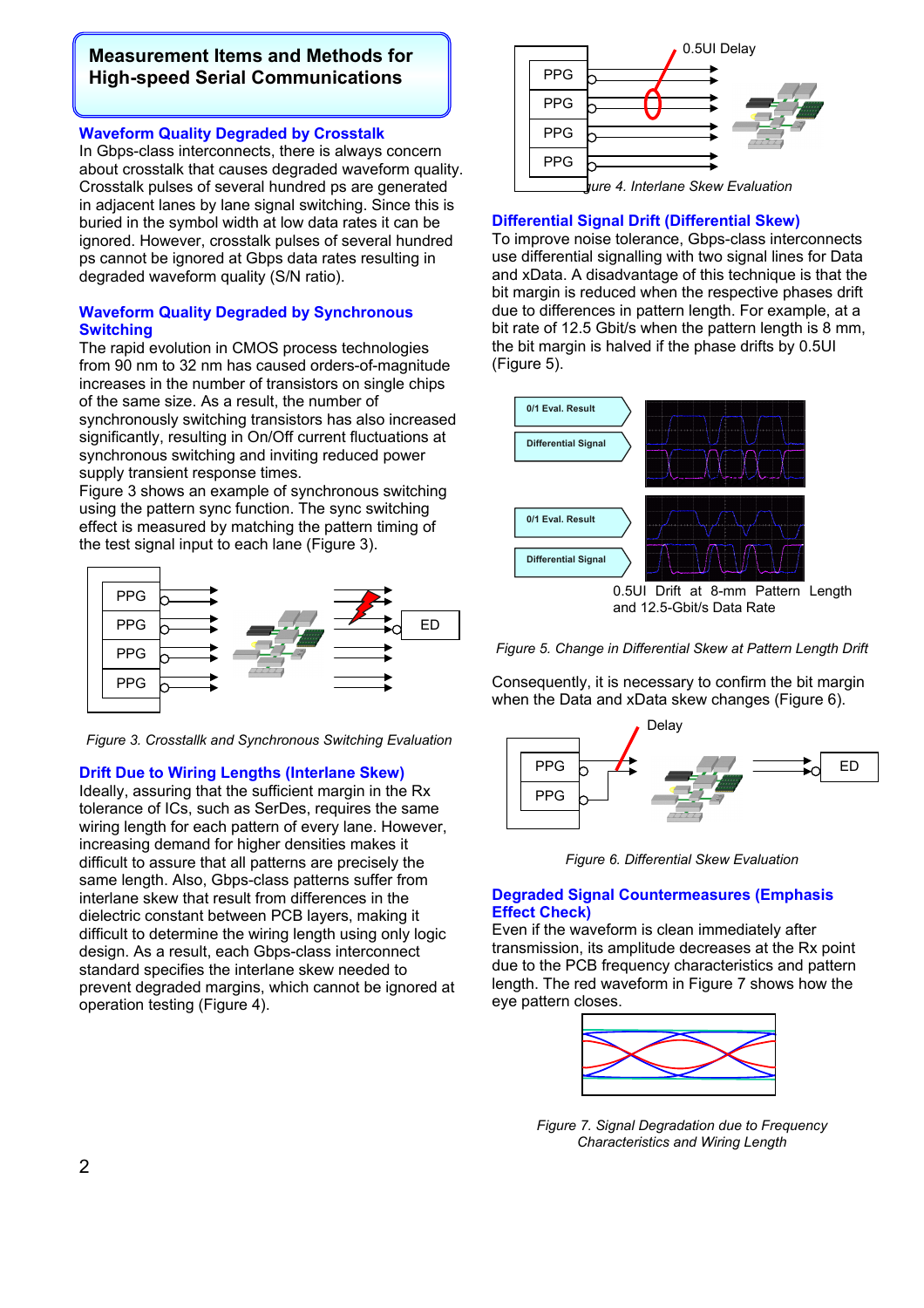To prevent small amplitude and closed eye pattern, the transmission method emphasizes the  $0 \rightarrow 1$  and  $1 \rightarrow 0$ crossover points using a technique called Emphasis (Figure 8).



*Figure 8. Emphasis Signal*

Adding the correct degree of Emphasis to produce the optimum conditions at the Rx side requires analysis at package verification, to determine dependence on PCB characteristics, wiring length, etc. A multichannel BERTS supports generation of any Emphasis waveform by changing parameters on the frequency and time axes. Using this function supports verification of the optimum Emphasis waveform. Furthermore, performing separation analysis of the Transition and Non-Transition points at Eye Diagram measurement supports prompt troubleshooting of problems in the Emphasis waveform (Figures 9 to 11).







*Figure 10. Principle of Emphasis Generation (Timing Chart)* 



*Figure 11. Separation Analysis using Eye Diagram (Non-Transition Waveform Eye Diagram Measurement Result)*

# **Requirements for Pattern Sync Multichannel BERTS**

Achieving the measurement items described in this leaflet requires a measurement instrument with a pattern synchronization function. Unlike bit synchronization, which only matches frequency, pattern synchronization matches the test signal start position (Figure 12). When using several separate PPG units, bit synchronization is possible but pattern synchronization is difficult (Figure 13).



*Figure 12. MP1800A Pattern Timing (Pattern Sync) when Transmitting PRBS7 on All Channels* 



*Figure 13. Pattern Timing for Multiple Separate PPG Units when Transmitting PRBS7 on all Channels* 



easy to use pattern synchronization function. Using this evaluation prevents the need for repeated evaluations, which shortens test times and increases product quality.

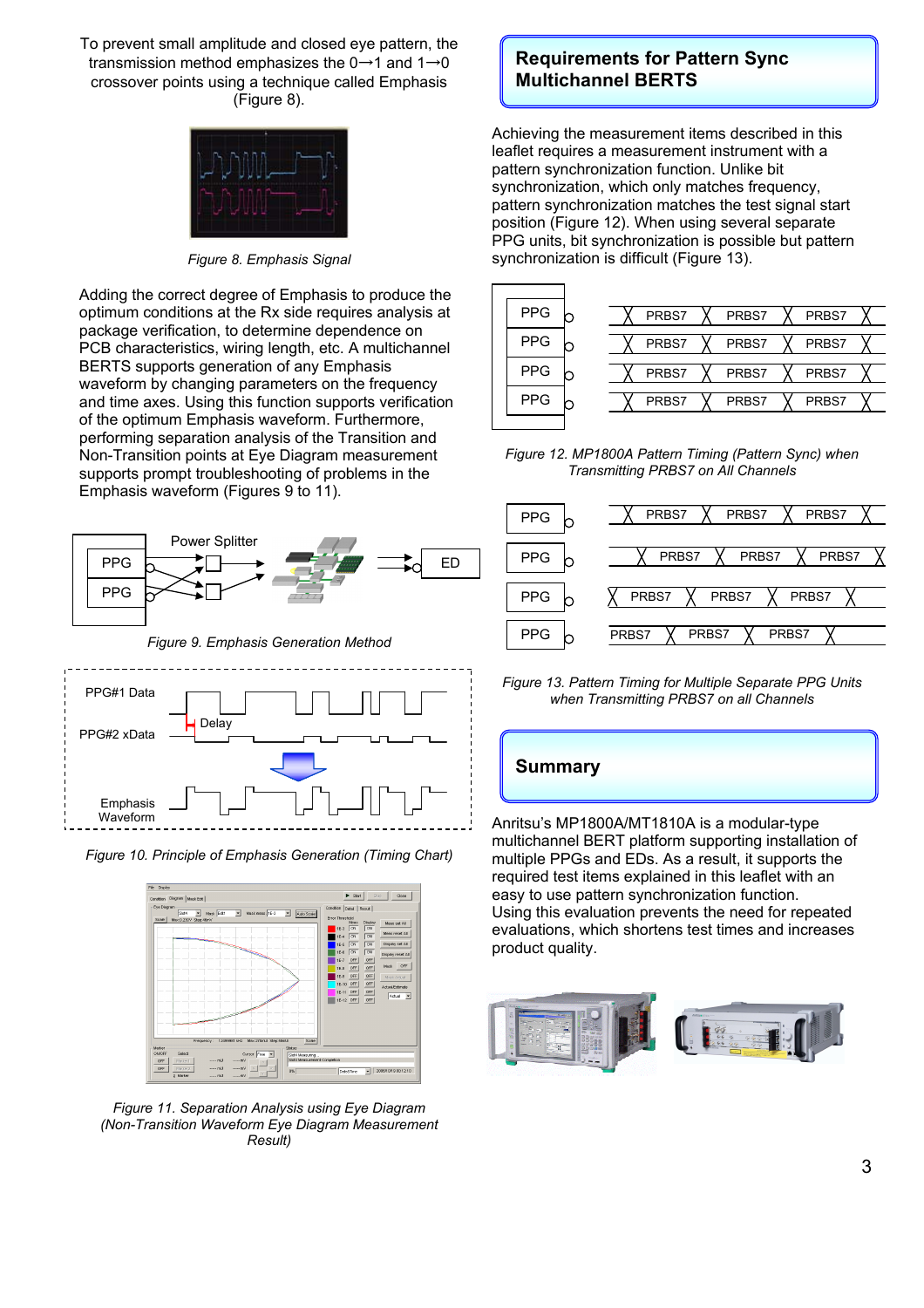# **Glossary of Terms**

# **Differential Signal**

In differential signalling, when one signal swings to the positive side, the other signal swings simultaneously to the negative side. As a result, the Rx circuit cancels the common mode voltage and recognizes only the difference between the two signals. Consequently, external noise has the same impact on both signal lines, reducing the effect of electrical noise by ignoring common mode noise.

# **Crosstalk**

This phenomenon is the result of an undesired signal leaking from one circuit to another. As an example, one signal is affected by another signal, resulting in mixed reception of the other signal.

# **Emphasis**

This is a method for amplifying a data signal by compensating transmission loss caused by the transmission medium. The transition points ( $0 \rightarrow 1$  and 1→0) are amplified to the original signal.

# **Transition/Non-Transition Errors**

Transition error occurs at transition bits ( $0 \rightarrow 1$  and 1→0). Non-Transition error occurs at consecutive strings of 0s or 1s without a bit transition.